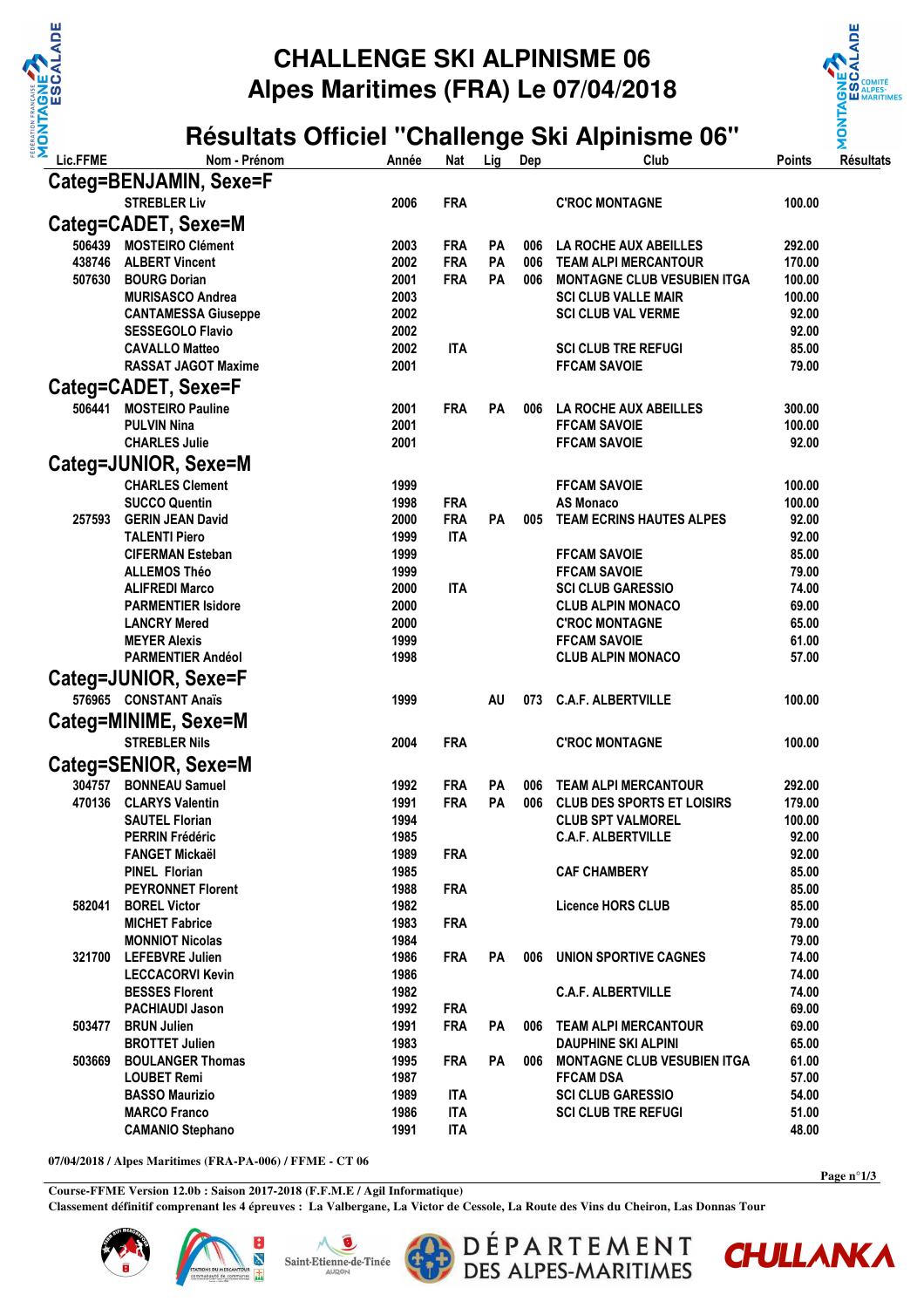



| Lic.FFME | Nom - Prénom                | Année | <b>Nat</b> | Lig | Dep | Club                                 | <b>Points</b> | Resultats |
|----------|-----------------------------|-------|------------|-----|-----|--------------------------------------|---------------|-----------|
| 500925   | <b>HENRI Sébastien</b>      | 1980  | <b>FRA</b> | PA  | 005 | <b>TEAM ECRINS HAUTES ALPES</b>      | 45.00         |           |
|          | <b>POESY Sébastien</b>      | 1993  |            |     |     | <b>CAF ST LAURENT VAR</b>            | 42.00         |           |
|          | <b>BLANC Filippo</b>        | 1990  | <b>ITA</b> |     |     | <b>CORRADO GEX S.C.</b>              | 39.00         |           |
|          | <b>MULLER Kenny</b>         | 1995  |            |     |     |                                      | 35.00         |           |
| 514384   | <b>MAZAN Vincent</b>        | 1983  | <b>FRA</b> | PA  | 006 | <b>TEAM ALPI MERCANTOUR</b>          | 33.00         |           |
|          | <b>MONCANY Jonathan</b>     | 1991  |            |     |     |                                      | 31.00         |           |
|          | <b>LE MARTELOT Jordi</b>    | 1980  |            |     |     | <b>C'ROC MONTAGNE</b>                | 29.00         |           |
|          | Categ=SENIOR, Sexe=F        |       |            |     |     |                                      |               |           |
|          | <b>JAGERCIKOVA Marianna</b> | 1985  |            |     |     | <b>CAF GAP</b>                       | 100.00        |           |
| 543483   | <b>MANCEAU Marion</b>       | 1991  |            | PA  | 006 | <b>GROUPE MONTAGNE ALTITUDE 50</b>   | 100.00        |           |
|          | <b>PERRIN Elise</b>         | 1986  |            |     |     | <b>C.A.F. ALBERTVILLE</b>            | 92.00         |           |
|          | <b>MUSSO Chiara</b>         | 1982  |            |     |     | <b>SCI CLUB TRE REFUGI</b>           | 85.00         |           |
|          | <b>LACORDAIRE Lucie</b>     | 1991  |            |     |     | <b>C.A.F. ALBERTVILLE</b>            | 79.00         |           |
|          | <b>GERBE Fanny</b>          | 1987  |            |     |     | <b>CAF CLERMONT FD</b>               | 74.00         |           |
|          | <b>BONCOMPAIN Marine</b>    | 1985  |            |     |     | <b>C.A.F. ALBERTVILLE</b>            | 69.00         |           |
|          |                             |       |            |     |     |                                      |               |           |
|          | Categ=VETERAN, Sexe=M       |       |            |     |     |                                      |               |           |
| 108836   | <b>RAIBAUT Stephane</b>     | 1971  | <b>FRA</b> | PA  | 006 | <b>TEAM ALPI MERCANTOUR</b>          | 285.00        |           |
| 30441    | <b>TERIBAT Fabien</b>       | 1974  |            | PA  | 006 | <b>MONTAGNE CLUB VESUBIEN ITGA</b>   | 263.00        |           |
| 494084   | <b>MOSTEIRO Franck</b>      | 1972  | <b>FRA</b> | PA  | 006 | LA ROCHE AUX ABEILLES                | 210.00        |           |
|          | <b>SESSEGOLO Didier</b>     | 1964  |            |     |     |                                      | 153.00        |           |
| 501813   | <b>LAGARDE Bruno</b>        | 1962  | <b>FRA</b> | PA  | 006 | <b>TEAM ALPI MERCANTOUR</b>          | 124.00        |           |
| 505976   | <b>ALBERT Claude</b>        | 1968  | <b>FRA</b> | PA  | 006 | <b>TEAM ALPI MERCANTOUR</b>          | 113.00        |           |
|          | <b>CHAIX Valery</b>         | 1970  |            |     |     |                                      | 100.00        |           |
| 294652   | <b>MARIE Goulven</b>        | 1976  | <b>FRA</b> | PA  | 006 | <b>PREMIER DE CORDEE - VENCE ESC</b> | 100.00        |           |
|          | <b>ROSAZZA BURO Amos</b>    | 1969  | <b>ITA</b> |     |     | <b>CORRADO GEX S.C.</b>              | 92.00         |           |
|          | <b>RAVAUX Richard</b>       | 1971  |            |     |     |                                      | 85.00         |           |
|          | <b>VIGROUX Damien</b>       | 1972  | <b>FRA</b> |     |     |                                      | 85.00         |           |
| 544349   | <b>ALLEMAND Walter</b>      | 1973  |            | PA  | 006 | <b>TEAM ALPI MERCANTOUR</b>          | 79.00         |           |
|          | <b>GIORDANENGO Cyrille</b>  | 1965  | <b>FRA</b> |     |     |                                      | 79.00         |           |
|          | <b>DUPORT Eric</b>          | 1968  | <b>FRA</b> |     |     |                                      | 74.00         |           |
|          | <b>SAMRAY Pierre</b>        | 1964  | <b>FRA</b> |     |     |                                      | 74.00         |           |
|          | <b>BAUSONE Frederico</b>    | 1966  | <b>ITA</b> |     |     | <b>SCI CLUB TRE REFUGI</b>           | 74.00         |           |
| 525380   | <b>RIOU Francois</b>        | 1967  | <b>FRA</b> | PA  | 006 | <b>TEAM ALPI MERCANTOUR</b>          | 69.00         |           |
| 405122   | <b>BRUN Gérard</b>          | 1962  | <b>FRA</b> | PA  | 006 | <b>TEAM ALPI MERCANTOUR</b>          | 69.00         |           |
| 90389    | <b>TERIBAT Jeremy</b>       | 1978  | <b>FRA</b> | PA  | 006 | <b>ESCALE</b>                        | 69.00         |           |
|          | <b>BOISIS François</b>      | 1959  |            |     |     |                                      | 69.00         |           |
| 403364   | <b>MARTINEZ Richard</b>     | 1965  |            | PA  | 006 | <b>TEAM ALPI MERCANTOUR</b>          | 65.00         |           |
|          | <b>CARON Vincent</b>        | 1977  |            |     |     | <b>CAF Vallée de l'UBAYE</b>         | 65.00         |           |
|          | <b>ROGER Thierry</b>        | 1958  |            |     |     |                                      | 65.00         |           |
|          | <b>FERRERO Flavio</b>       | 1964  | <b>ITA</b> |     |     | <b>SCI CLUB TRE REFUGI</b>           | 61.00         |           |
|          | <b>CARLICCHI Alain</b>      | 1964  |            |     |     | <b>COURIR A PEILLON</b>              | 57.00         |           |
|          | <b>GIORDANO Stefano</b>     | 1978  | ITA        |     |     |                                      | 54.00         |           |
| 93343    | <b>AMIRAL Michel</b>        | 1954  | <b>FRA</b> | PA  | 006 | <b>BAOU ESCALADE</b>                 | 54.00         |           |
|          | <b>GRISERI Elio</b>         | 1965  |            |     |     | <b>SCI CLUB TRE REFUGI</b>           | 51.00         |           |
|          | <b>FERRERI Serge</b>        | 1957  |            |     |     |                                      | 51.00         |           |
|          | <b>MEFFRE Philippe</b>      | 1965  |            |     |     | <b>FFCAM</b>                         | 48.00         |           |
|          | 621262 SUC-TITRE Bastien    | 1978  |            | PA  | 006 | <b>TEAM ALPI MERCANTOUR</b>          | 45.00         |           |
|          | 583018 ETIENNE Philippe     | 1952  | <b>FRA</b> | PA  | 006 | <b>TEAM ALPI MERCANTOUR</b>          | 45.00         |           |
|          | <b>GARELI Giulano</b>       | 1970  |            |     |     | <b>SCI CLUB TRE REFUGI</b>           | 42.00         |           |
|          | <b>PARMENTIER Eric</b>      | 1969  |            |     |     | <b>CLUB ALPIN MONACO</b>             | 37.00         |           |
|          | Categ=VETERAN, Sexe=F       |       |            |     |     |                                      |               |           |
|          | 494095 RAIBAUT Valérie      | 1969  | <b>FRA</b> | PA  | 006 | <b>TEAM ALPI MERCANTOUR</b>          | 300.00        |           |
| 506438   | <b>MOSTEIRO Laurence</b>    | 1970  | <b>FRA</b> | PA  | 006 | LA ROCHE AUX ABEILLES                | 284.00        |           |
|          | <b>CHAIX Alice</b>          | 1973  |            |     |     |                                      | 92.00         |           |
|          | <b>BOTTARO Véronique</b>    | 1962  |            |     |     |                                      | 92.00         |           |
|          | <b>PONZO Silvia</b>         | 1960  | <b>ITA</b> |     |     | <b>SCI CLUB TRE REFUGI</b>           | 85.00         |           |
|          |                             |       |            |     |     |                                      |               |           |

**07/04/2018 / Alpes Maritimes (FRA-PA-006) / FFME - CT 06** 

**Course-FFME Version 12.0b : Saison 2017-2018 (F.F.M.E / Agil Informatique) Classement définitif comprenant les 4 épreuves : La Valbergane, La Victor de Cessole, La Route des Vins du Cheiron, Las Donnas Tour**





в

**NET** 



DÉPARTEMENT<br>DES ALPES-MARITIMES



**CHULLANKA**